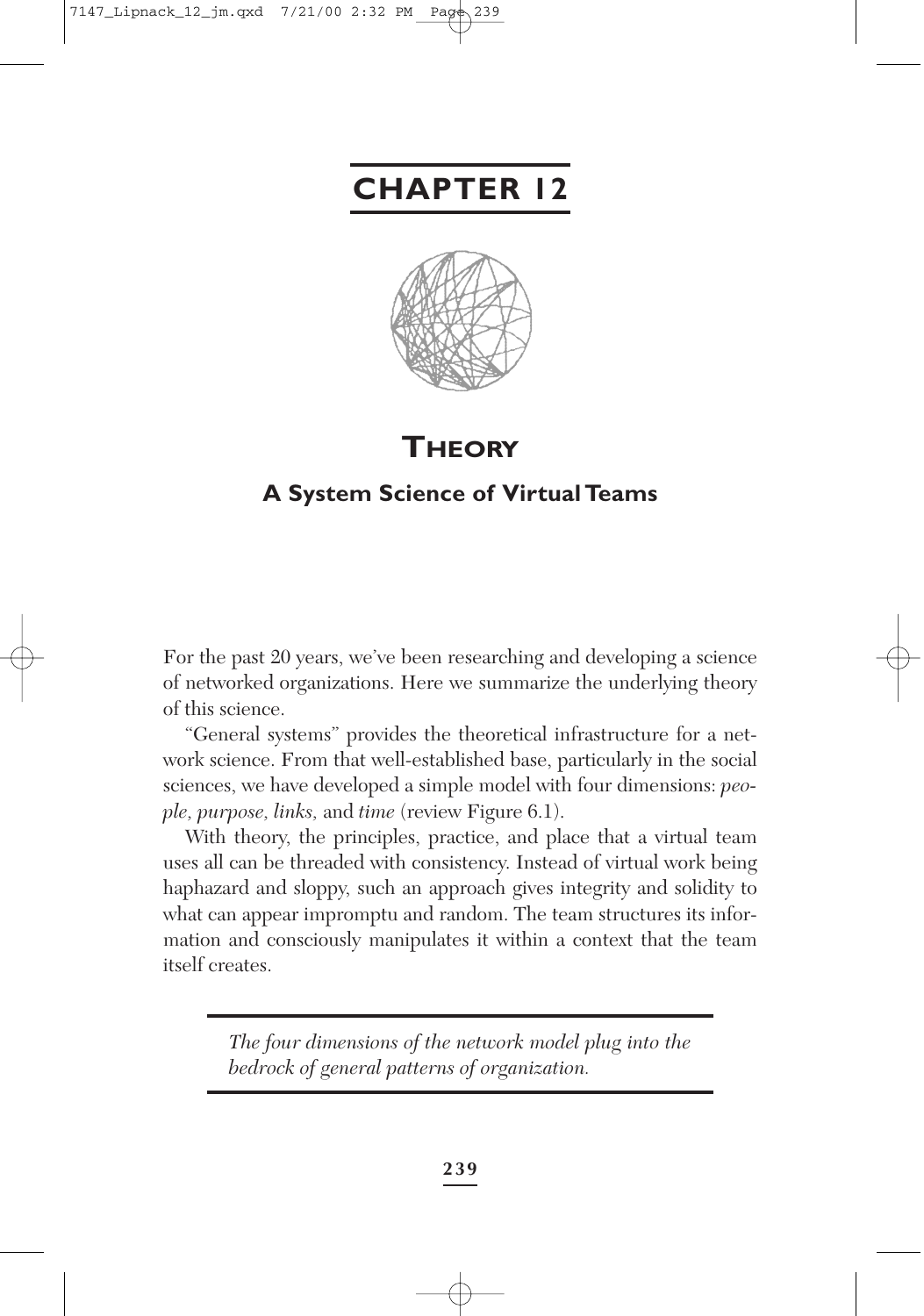# **The Periodic Table**

What is the basic data that a virtual team must acquire about itself? To account for all the essential characteristics that comprise virtual organizations, we need to go down a level, expanding each dimension into three elements. We array these 12 elements in the familiar systems model of inputs, processes, and outputs (Figure 12.1). This generates a "periodic table" of organizational elements, providing the conceptual infrastructure for practical approaches to creating and managing virtual groups on any scale.

This taxonomy (a theory-based framework of categories) provides the basic architecture for our four-wall design of an online virtual team room (Chapter 11, "Navigate"). We've talked about the elements in earlier chapters, and we'll review them here.

#### *Purpose*

| $\blacksquare$ Cooperative goals | Do    |
|----------------------------------|-------|
| Interdependent tasks             | Doing |
| • Concrete results               | Done  |

In Chapter 7, "Purpose," we point out why a particular team works together. Purpose implies some minimal level of interdependence among the people involved. As we've said before, virtual teams are far more



**Figure 12.1 Periodic Table of Organizational Elements**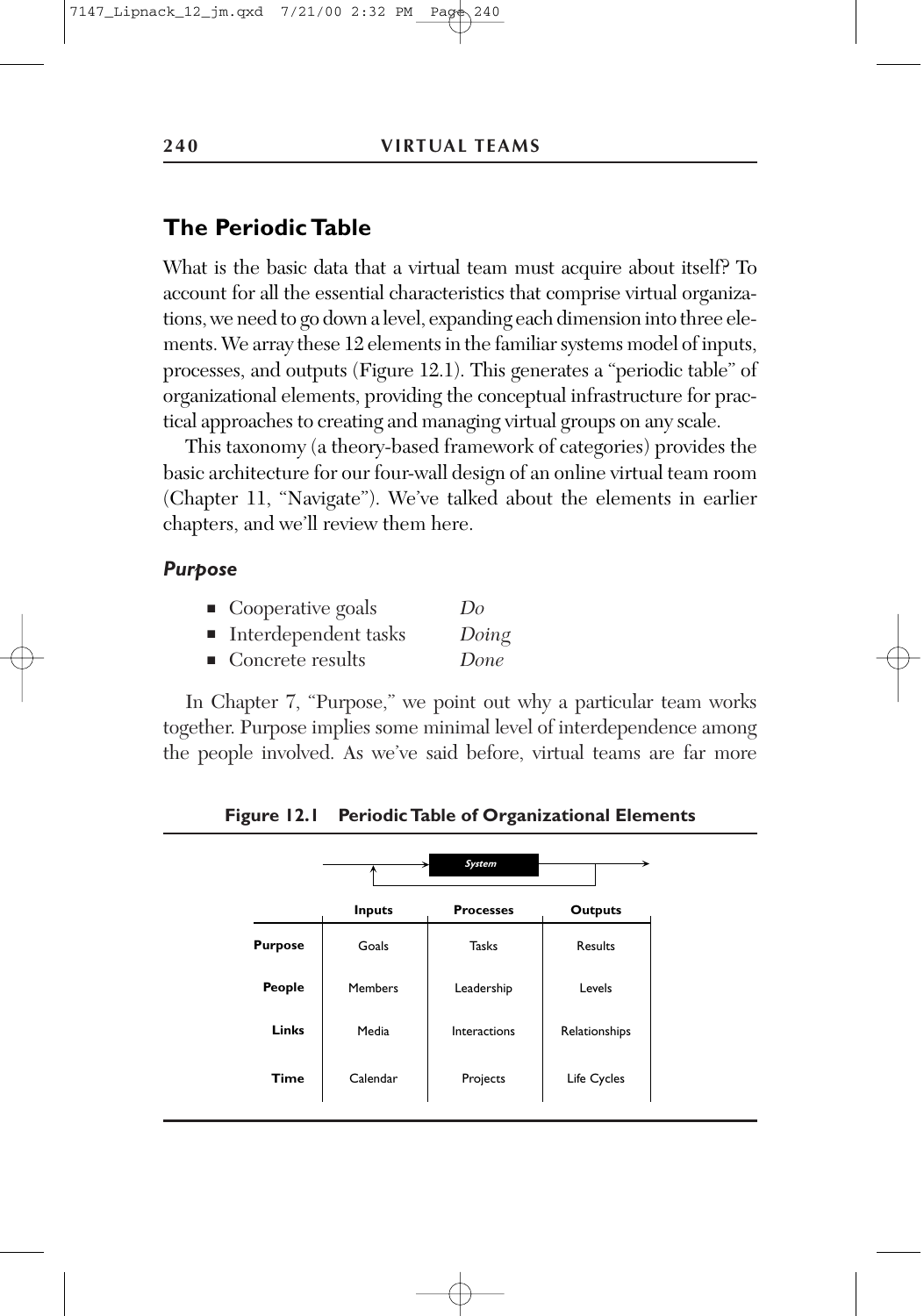reliant on their purposes than are face-to-face ones. Because they operate outside the bounds of traditional organizational life without bureaucratic rules and regulations to guide them, virtual teams require a common purpose to stay in tune.

*Cooperative goals* are what purpose looks like at the beginning of any successful teaming process. This is why so many books about teams begin by focusing on goals. A set of *interdependent tasks,* the signature feature of teams, connects desires at the beginning with outcomes at the end. When a team finishes, it has its *concrete results,* the final expression of its purpose, the measurable outputs of joint effort. These three elements—cooperative goals, interdependent tasks, and concrete results enable virtual teams to stay focused and be productive.

#### *People*

|  | Independent members | Parts |  |
|--|---------------------|-------|--|
|--|---------------------|-------|--|

- Shared leadership *Parts as wholes*
- Integrated levels *Wholes*

In Chapter 8, "People," we go into detail about the special challenges facing virtual team members. *Independent members,* the people and groups who make up the team, must act with a significant degree of autonomy and self-reliance. While virtual team leadership tends to be informal, it also is pervasive. The diversity of technical and management expertise required means that members share leadership at different points in the process. In cross-boundary work, *shared leadership* is the norm.

A team is a complex human system with at minimum two levels of organization—the level of the members and the level of the group as a whole. Teams also are parts of larger systems, growing out of and embedded in organizations. To be successful, virtual teams must *integrate levels* both internally (subteams and members) and externally (peers and supergroups).

#### *Links*

| $\blacksquare$ Multiple media                  | <i>Channels</i> |
|------------------------------------------------|-----------------|
| • Boundary-crossing interactions Communicating |                 |
| $\blacksquare$ Trusting relationships          | <b>Bonds</b>    |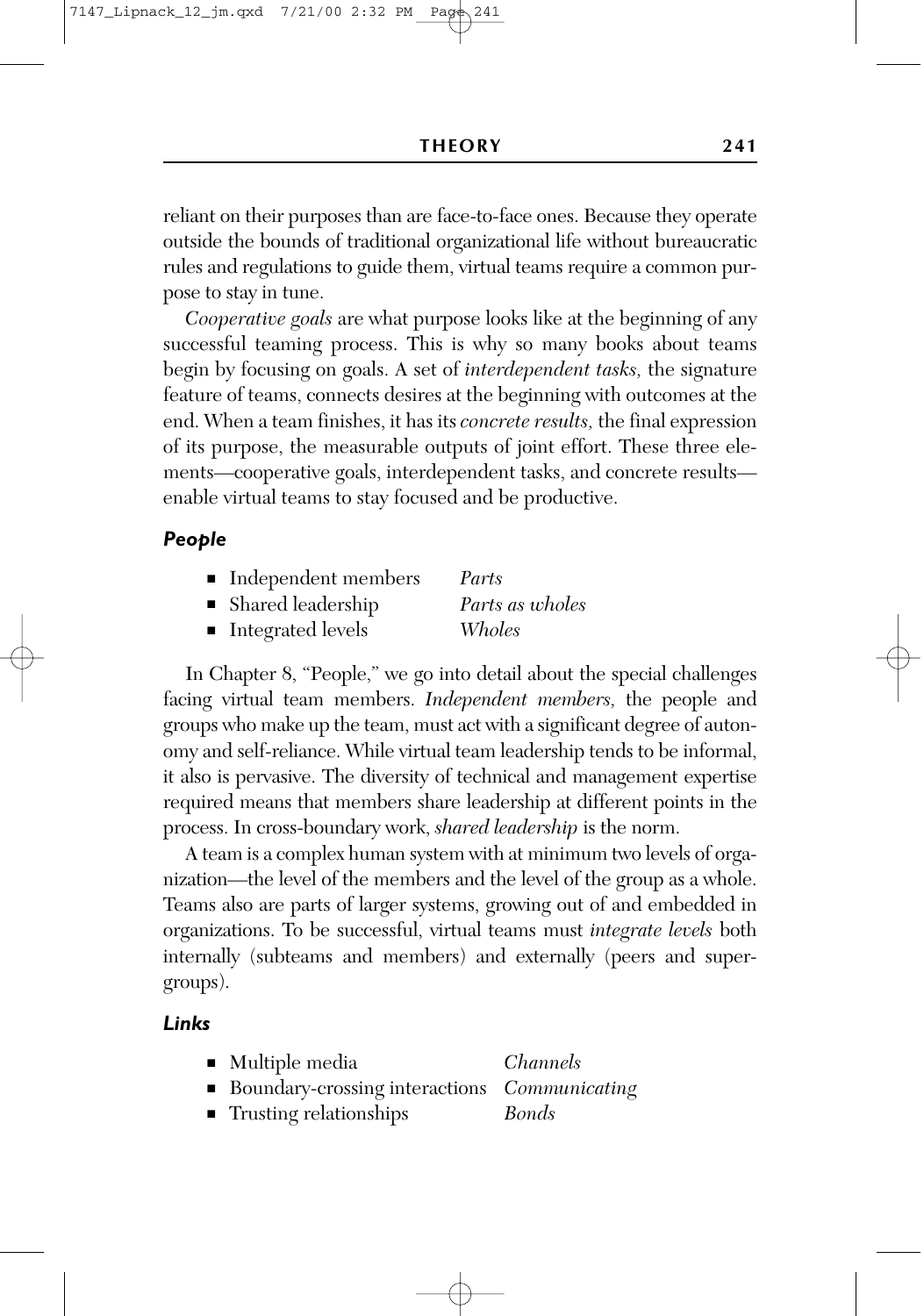To say it again, what gives *virtual* teams such distinction as a new form of organization is their *links* (see Chapter 9). Relatively suddenly, multiple, constantly enhanced modes of communication are widely available. Links provide access to vast amounts of information and unprecedented possibilities for interaction. Twenty years ago, we chose the term *links* for this defining feature of virtual teams because it bridges three key aspects of communication.

First, people need the actual physical connections—wires, phones, computers, and the like—that provide the potential for communication; they are the prerequisite for interaction. *Multiple media* are moving virtual teams from the extraordinary to the ordinary as the technology wave of Information Age change reaches the mainstream. Connections make *boundary-crossing interactions* possible. The back-and-forth communication among people—the activities and behaviors—constitutes the actual process of work. It is here at the boundaries of interaction that virtual teams are truly different.

Through interactions near and far, people develop *trusting relationships,* the invisible bonds (and baffles) of life (see Chapter 4, "Trust"). People's patterns of behavior mark the outlines of relationships that persist and feed back into subsequent interactions. As important as positive relationships and high trust are in all teams, they are even more important in virtual ones. The lack of daily face-to-face time, offering opportunities to quickly clear things up, can heighten misunderstandings. For many distributed teams, trust has to substitute for hierarchical and bureaucratic controls. Virtual teams with high trust return this valuable social asset to their sponsoring organizations for use in future opportunities to cooperate.

## *Times*

| $\blacksquare$ Coordinate calendars | <i>Dates</i> |
|-------------------------------------|--------------|
| $\blacksquare$ Track projects       | Durations    |
| • Follow life cycles                | Phases       |

Collaboration requires parallel work and mutually agreed-upon dates. In virtual practice, this means a need to *coordinate calendars* for having conversations and executing work. Virtual teams naturally *track projects*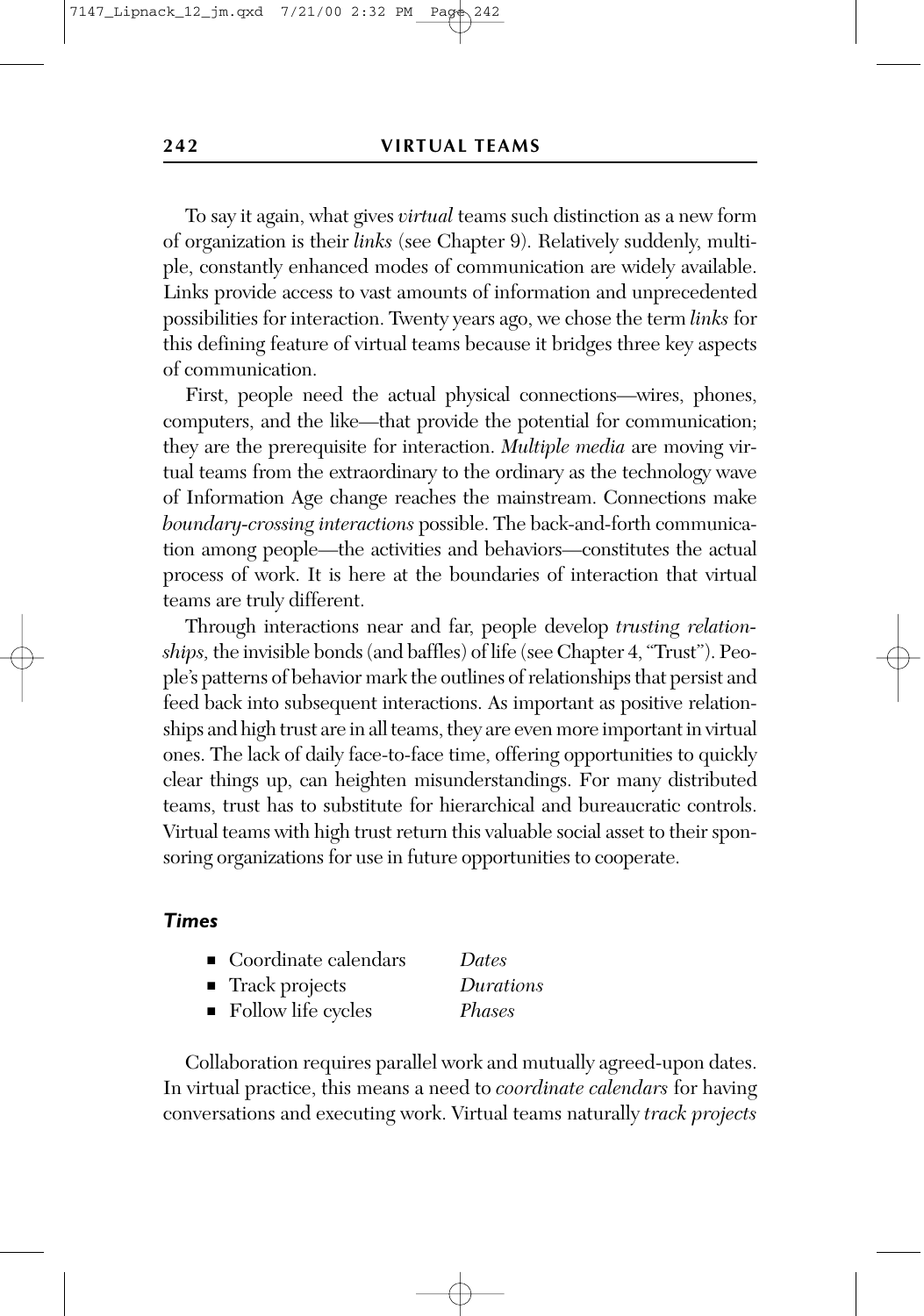as they carry out their activities largely in cyberspace, which ensures collaborative feedback and learning. The most successful virtual teams consciously *follow life cycles* of team behavior. Forming, storming, norming, and performing all require extra effort, higher awareness, and greater participation by group members to manage the whole. Each team has its unique clock (see Chapter 6, "Time").

#### *Practical Principles*

The ability to adapt to the rapidly changing environment of virtual work is enormously enhanced by the use of theory. Experience meshed with theory offers principles for a coherent, testable, scientific approach to this new world of work.

You probably already practice many of these principles. By simply upgrading your knowledge and translating your experience into a concise language, you will enhance your own and your team's capabilities immediately. If you work with the principles long enough, you will gain the keys to better, faster, smarter virtual work.

These principles are not sacred, but since publication of our first book, *Networking* (1982), they have been reviewed, used, and practiced extensively by people in business, nonprofit, government, religions, and grassroots sectors. Together they constitute a tested theory of virtual work and distributed organization.

The great advantage of recognizing general principles is in their application. Principles allow you to take knowledge from one situation and transfer it to another.

## **Pattern Language for Virtual Teams**

The word *network* is so common that some Internet search engines eliminate it from any search. The network idea is a general concept, like *system,* and applies to nearly everything: molecules, neurons, waterways, transportation, television stations, and computers.

Truly fundamental patterns of thinking reflect an underlying configuration for understanding the world around us—a "pattern language."1 This shared language simplifies complexity. One such complexity-busting pattern is the systems principle of hierarchy.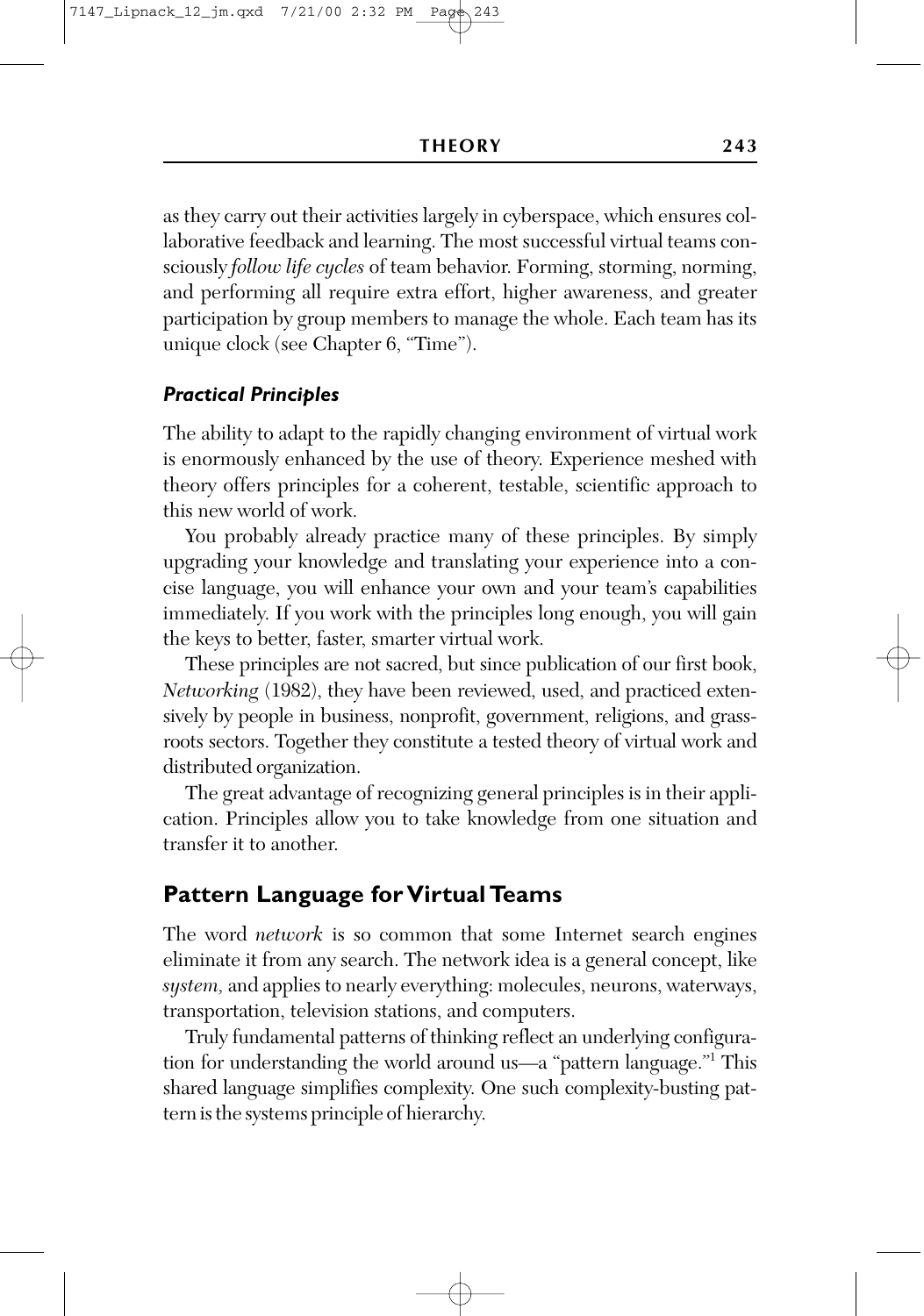This is hierarchy in the big picture, different from its conventional meaning in a social context. It's about organization generally—how the right design gives both cooperative and competitive advantage.

Nobel Prize–winning economist Herbert Simon tells the most famous parable of systems theory, a story of two Swiss watchmakers. Simon calls them Tempus (whom we call Linda), meaning "smooth time," and Hora (we call him Sam), meaning "serial time." Our adaptation of this story shows the power of hierarchy of the scientific sort. Simon names this pattern the "architecture of complexity."

#### *The Innovators*

Two young technologists, feeling the limits of their then-crude craft, begin to develop breakthrough products for their market. Soon, both develop splendid prototypes of awesome versatility and complexity. Indeed, Sam Serial, the prized protégé of the traditional masters in the field, finishes his model noticeably sooner than Linda Levels, the challenger of orthodoxy. Clearly, Sam has the edge in what could be a very big market. The business press eagerly look forward to the unfolding story.

News of the revolutionary demos spreads, and people start to call for information, interrupting the young entrepreneurs with questions. Within a few months, Linda is delivering product to delighted customers, while Sam struggles to complete the first production copy as orders pile up. Both decide to hire apprentices and to train new workers in their respective methodologies to meet the demand. Linda is able to train new people quickly and boost production enormously, while Sam sinks further into minutiae, as training crawls and products only occasionally appear.

After Sam Serial's bankruptcy, observers investigate to learn what they can from this epic story of success and failure. The key difference, they discover, is in how each entrepreneur designs the work of constructing the product—the organizational advantage.

Sam simply extends the old way of fitting pieces together into a whole by adding many more pieces. The effect is somewhat like a rich mosaic, a thousand parts put together intricately—a beautiful but fragile assembly.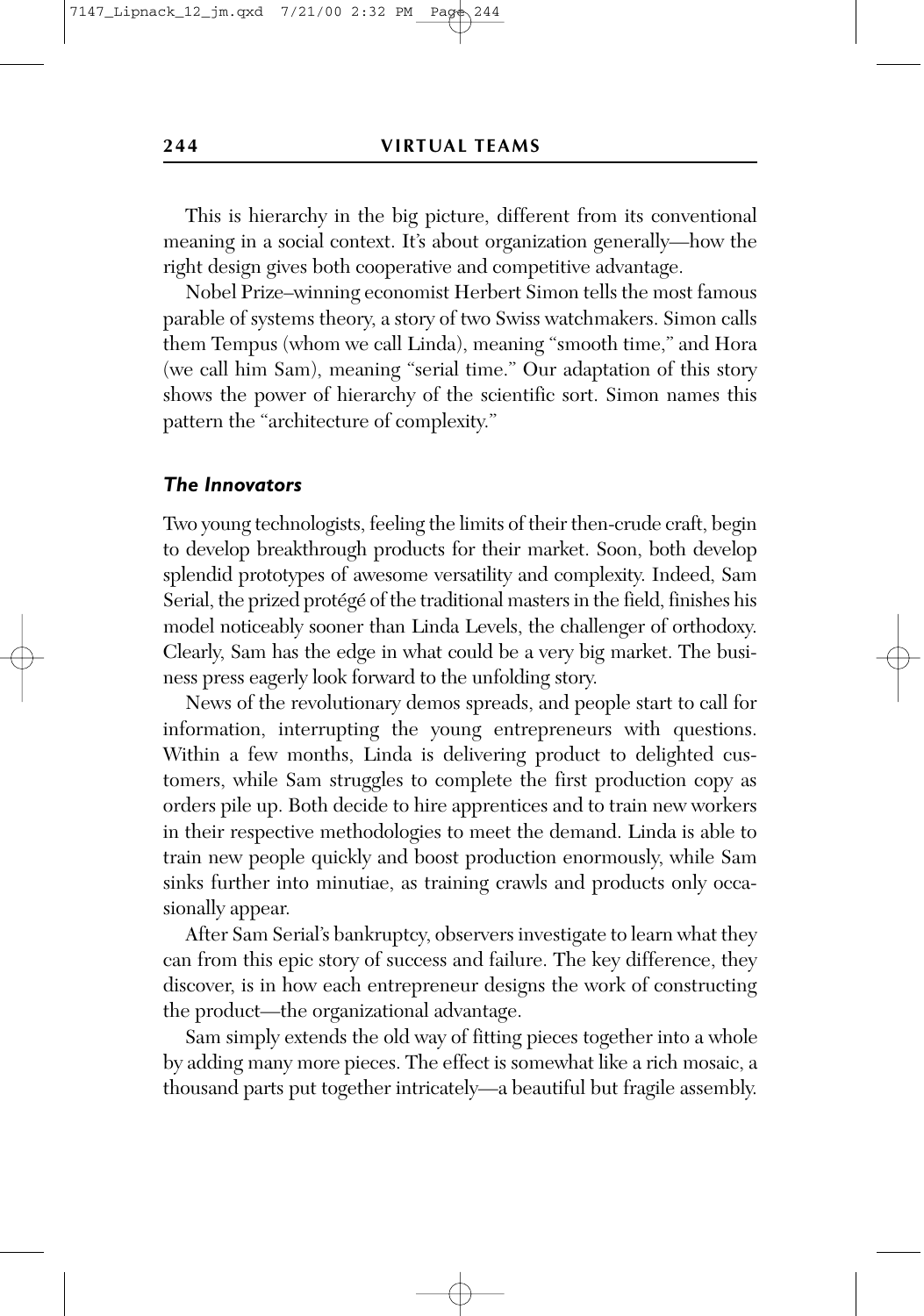Linda, however, borrows a method from nature and constructs a series of subassemblies, 10 pieces to a group, intermediate components of the product. The extra steps spent putting subassemblies together account for the initially longer time needed to build the prototype. Nevertheless, this integrated approach produces a design both elegant and resilient.

When assembly is interrupted, the partially completed unit is put down, and naturally it falls *a-part.*It *dis-assembles.* What works well in isolation does not always work well in the real world that is full of interruptions—otherwise known as *change.* For each thousand steps of process, Sam risks hundreds of steps at every interruption, while Linda loses only an average of five steps when she resumes the assembly process. Linda has designed stable structures between the elementary pieces and the product as a whole, specific points in the process that hold together without the next step.

The power of Linda's method of chunks within chunks becomes clear as volume increases and markets change. Linda Levels, with a probability of just one interruption per 100 steps, gains a 4,000-to-1 advantage over Sam Serial.

#### *Complexity*

Systems within systems within systems. Why is this design principle so universal and so powerful?

Simon says that complexity evolves much more rapidly from simplicity if there are "stable intermediate structures," subsystems sturdy enough not to pull apart. Hierarchies predominate in nature, he says, because "hierarchies are the ones that have the time to evolve."

> *This is a profound, basic, natural design principle: a hierarchy of levels.*

In the scientific sense of levels, hierarchy is basic to astronomy: planets and satellites in solar systems in galaxies in galaxy clusters that are part of superclusters and even greater amalgamations. Hierarchy brings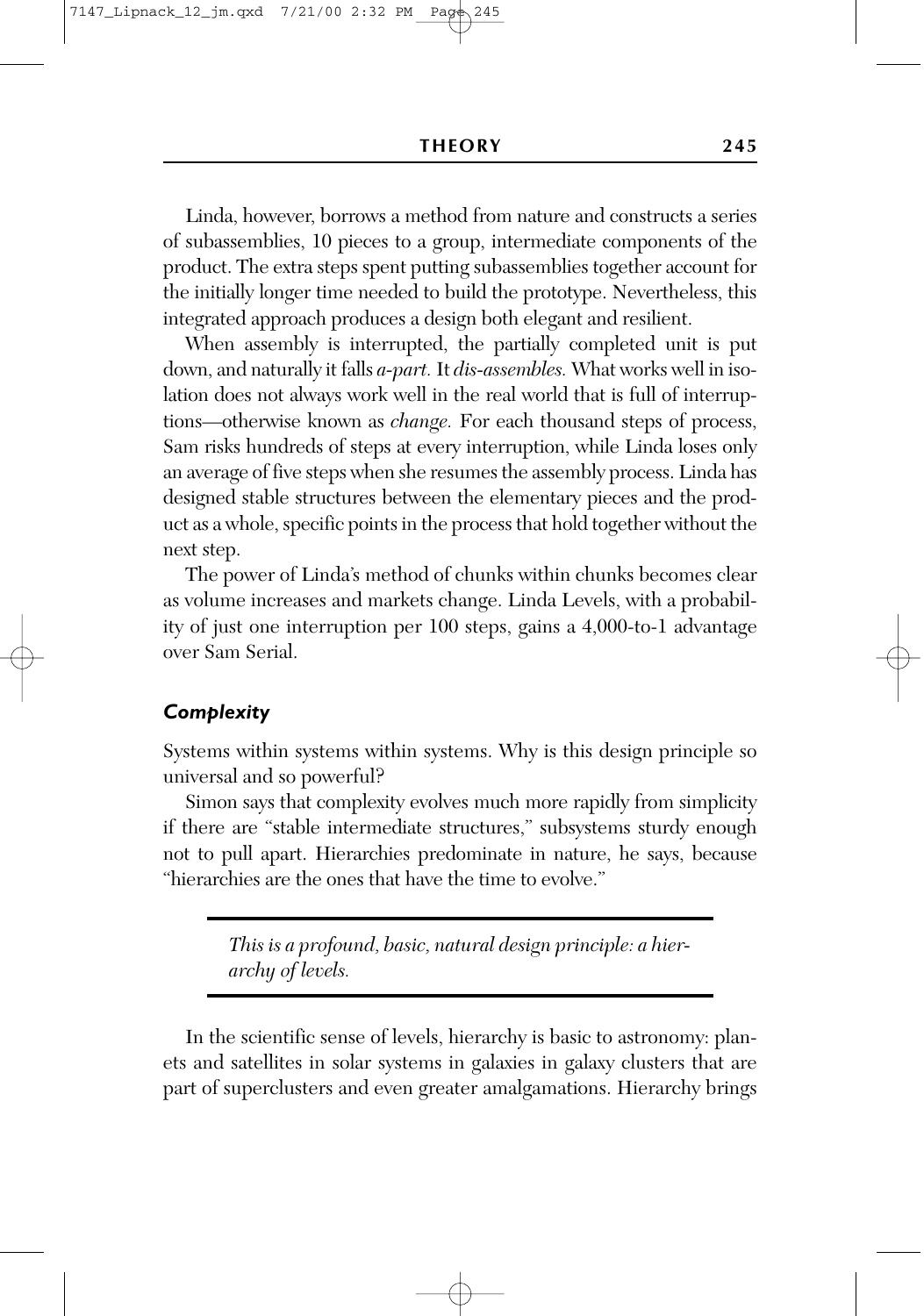us molecules, atoms, particles, and quarks in physics. Biology has cells, tissues, organs, organisms, ecologies, and environments. Pennies make up dimes that make up dollars in the U.S. currency system. Time comes in subassemblies of minutes, hours, days, weeks, months, and years. Libraries shelve books according to the Dewey decimal system version of this theme. We even build our community communications systems this way with trunks, feeders, and drop lines to houses.

Levels within levels—hierarchies—permeate every aspect of the core technology of the Information Age. Computer hardware is built in levels—from binary switches to chips to logic boards to computers to systems with peripherals. We design software in levels of complexity from machine languages to assemblers to operating systems to applications; we structure files hierarchically in folders; and we connect PCs in localarea networks plugged into wide-area networks linked to virtual private networks on the global Internet.

We use the hierarchy principle every time we analyze a problem or break something complex into smaller parts. We also use it to put things together, for synthesis, to create new wholes out of parts. When we outline our thinking, we use hierarchy.

It is no surprise, then, that the same structure of levels permeates organizations. As individuals, we are parts of families who make up communities and neighborhoods, which in turn are included in local, state, and national jurisdictions. All of these are points of natural cleavage—stable intermediate structures, as Simon says—in the hierarchy of society.

> *All networks and virtual teams are hierarchical in the scientific sense. Even the simplest ones are made up of interacting parts that are themselves complex—people or groups.*

Interruption is a metaphor for change in the story of our inventors, Linda Levels and Sam Serial. The need to organize in stable clusters, modules, and levels increases as the pace of interruption picks up. Sub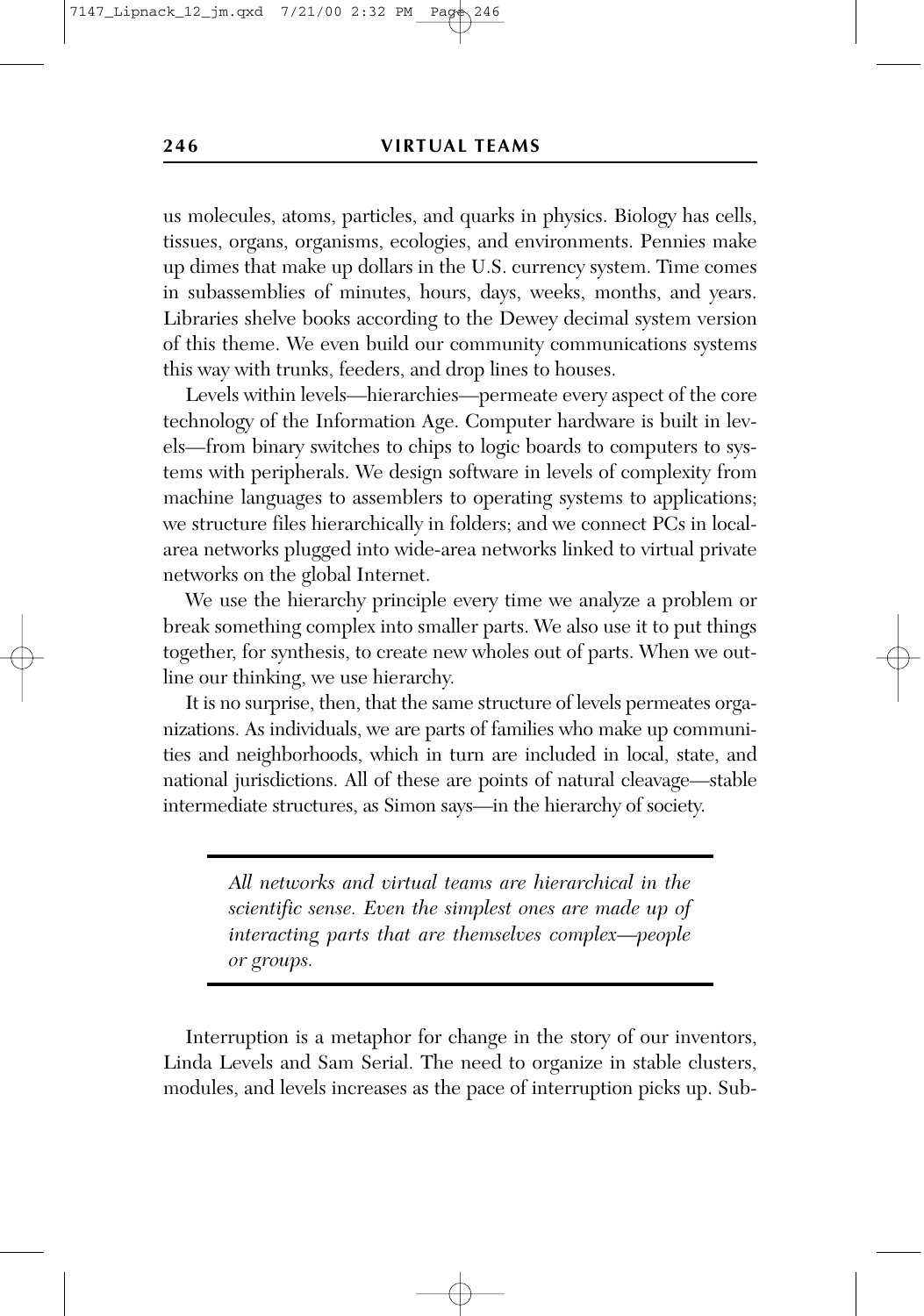assemblies—distinct components that can stand on their own—become more necessary, while rigid control structures become liabilities under the unrelenting push of ever increasing change.

Networks do not throw out the baby with the bath water. They directly incorporate the powerful principle of hierarchy in its timeless sense—the *force behind stable structures—*into the organizational form of networks, a key legacy of the agricultural era of hierarchy.

#### *Hierarchy Ruler*

To get a grip on size and scope, apply the "hierarchy ruler" (Figure 12.2), which is one of the most useful mental tools you can employ. On the hierarchy ruler, the anchor is in the middle instead of at one end. Set a point of reference and then look up, down, and across. Each boundary offers an opportunity for multiple perspectives, like that of Janus, the ancient Roman deity who could simultaneously see both inside and outside the walled city from his palace portal.

This mental ruler is a portable, general-purpose tool that can measure complexity in many kinds of things. Its anchor—its point of reference is a movable one. Indeed, to tap this ruler's power, you *must* move the reference point.



**Figure 12.2 Hierarchy Ruler**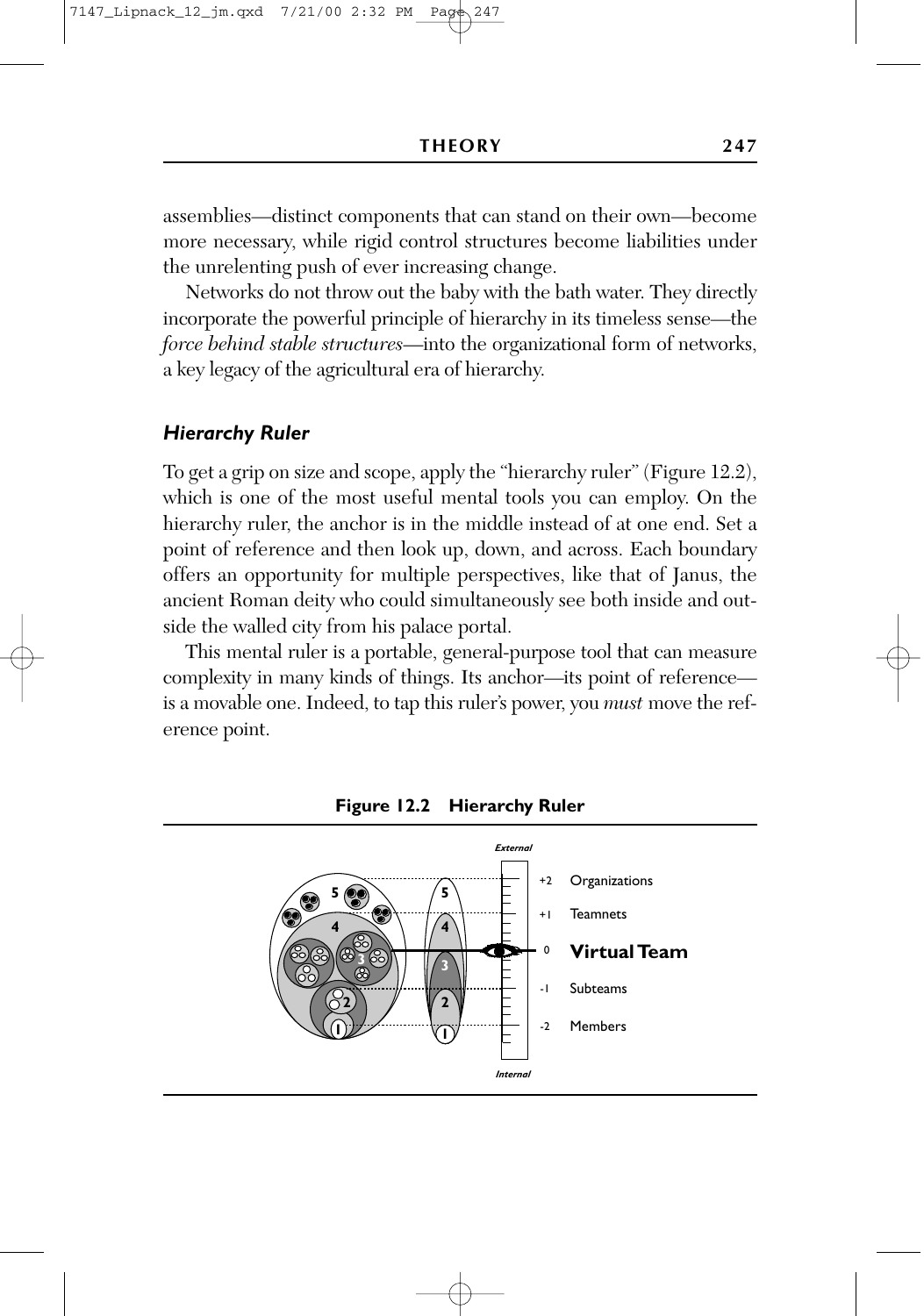Place it at different boundaries to assess situations from other points of view. This is a critical cross-boundary networking skill that many people already use well intuitively.

> *The hierarchy ruler is a powerful tool for resolving conflict.*

The corporate boundary is a common point of reference. From the CEO view, the whole organization is your responsibility. From that boundary, you can see both the internal complexities (strategies, budgets, politics, love affairs) and the external ones (competitors, markets, global upheaval). While anchored at the reference point, do the following:

- *Look up.* Externally, ask what significant relationships the company engages—strategic alliances, associations, and coalitions; further out, see the enterprise in the context of whole industries and markets.
- *Look across*. At your level of organization, survey other enterprises, your peers as competitors, collaborators, customers, and vendors; see yourself as a center and view others from core to peripheral relationships.
- *Look down.* Internally, look for the major components, the departments or divisions that tell the broad story of what the enterprise does. Each internal division itself may be made up of groups within groups within groups.

Now move the reference point from the corporate boundary down to your own organization and drop it again to your team, then perhaps yet again to subgroups within the team. Or go up from the enterprise to alliances, coalitions, markets, industries and regions—ever wider circles of associations.

# *Rule of Two*

Wholes and parts are gifts from the universe. They make it possible to simplify the complex.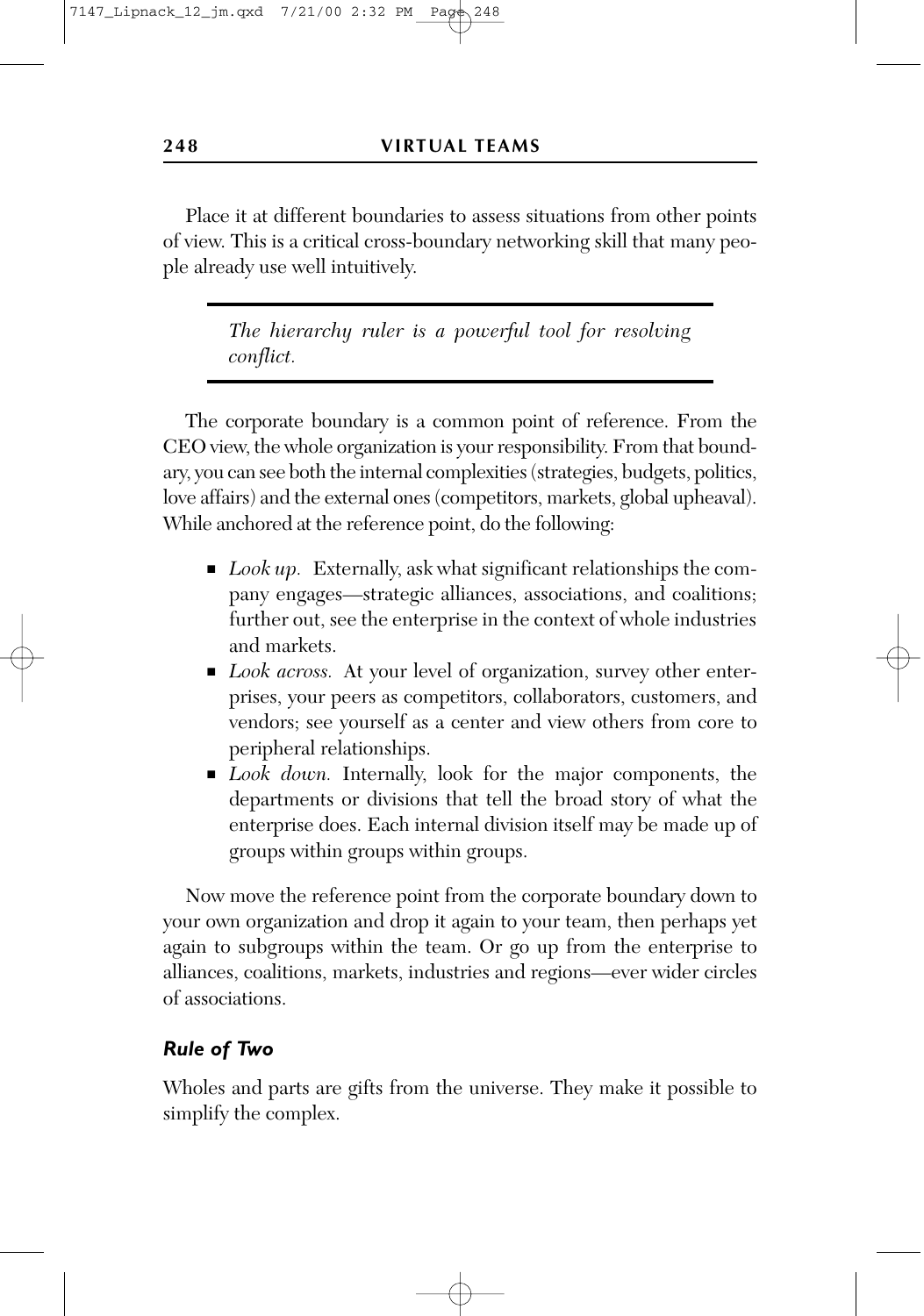*The network itself embodies this valuable mental tool of levels within levels, a whole composed of people and small groups that are themselves complex.*

While whole-part pattern recognition enables a group to better cope with complexity, too much of a good thing will eventually lead again to information overload and breakdown. Too much focus on ever smaller parts leads to deadly, time-consuming micromanagement and planning inefficiency. Similarly, the meaning of myriad wholes that a team comprises can get lost in the global ever-after, in which boundaries abound.

In our experience, the hierarchy ruler works best when you observe the Rule of Two. This means that from a given point of reference, two levels up and two levels down usually provide about the right measure of scope and detail. The trick, of course, is to set points of reference at the most relevant levels of organization—those that reflect relatively stable structures and have internal coherence.

This prospective practical rule of thinking is akin to the experimentally established observation of the Rule of Seven—people can easily keep about seven categories (e.g., numbers, details, points, names) in mind at once.

# **Systems**

Systems theory permeates advanced management techniques. When W. Edwards Deming, one of the founders of the quality movement, turns to science, he does not borrow from the traditional reductionism of Frederick Winslow Taylor. Rather, he views science holistically, as do other great firstgeneration systems scientists like Herbert Simon and Kenneth Boulding. Deming's business systems model is very straightforward:

> *Every value-producing organization receives inputs from suppliers and provides outputs to customers.*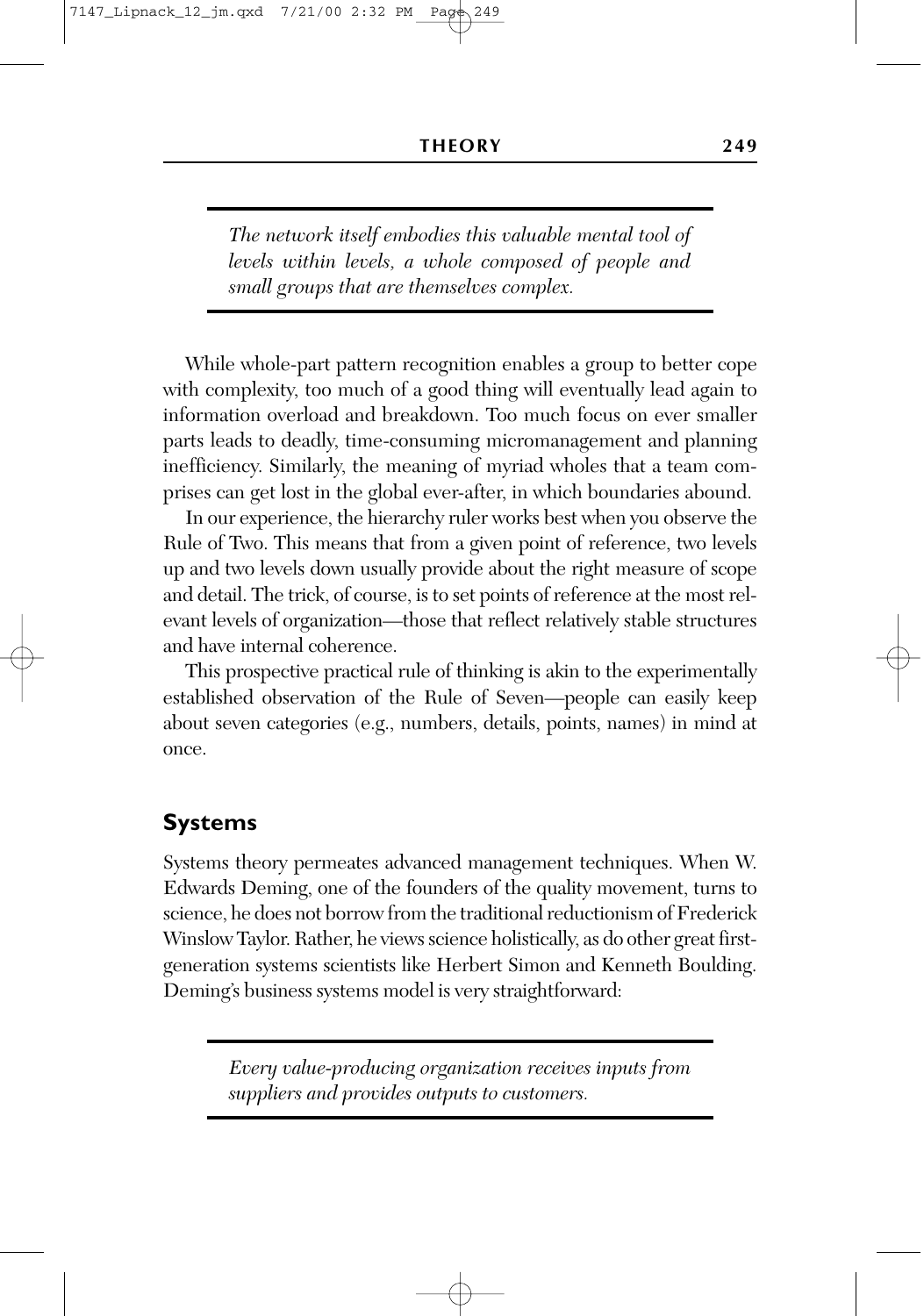Networks are systems, pure and simple. Anywhere a systems concept will work, so will a network concept. Indeed, for many systems, particularly social systems, networks are an easier sell.

In the social world, people do not much love the word *system.*It's easy and often justified—to hate "the system." Some people hate it so much that they are blind to their aversion.

Little wonder. Most traditional systems are black boxes. Think of the tax system or the international monetary system or even the municipal garbage system. Most systems portray themselves as beyond the comprehension and control of ordinary mortals. Traditional systems science is much the same. It offers an obfuscating self-portrait of systems as black boxes, unfortunately too complicated for just anyone to understand.

With networks, you take the wraps off systems. Instead of black-box systems, you see "glass box" networks (Figure 12.3). The outer boundary of the network whole is transparent. See inside to the parts (the nodes) and to the relationships (the links) among the parts. The more clearly you lay out the network-system elements, the easier it is to understand.

## *Synergy*

"The whole is more than the sum of its parts." This systems principle is so popular that it's a cliché. In networks, purpose is the "more than" that defines the whole, or synergy. Together, synergy is possible; in isolation, it is not.

**Figure 12.3 "Glass Box" Network**

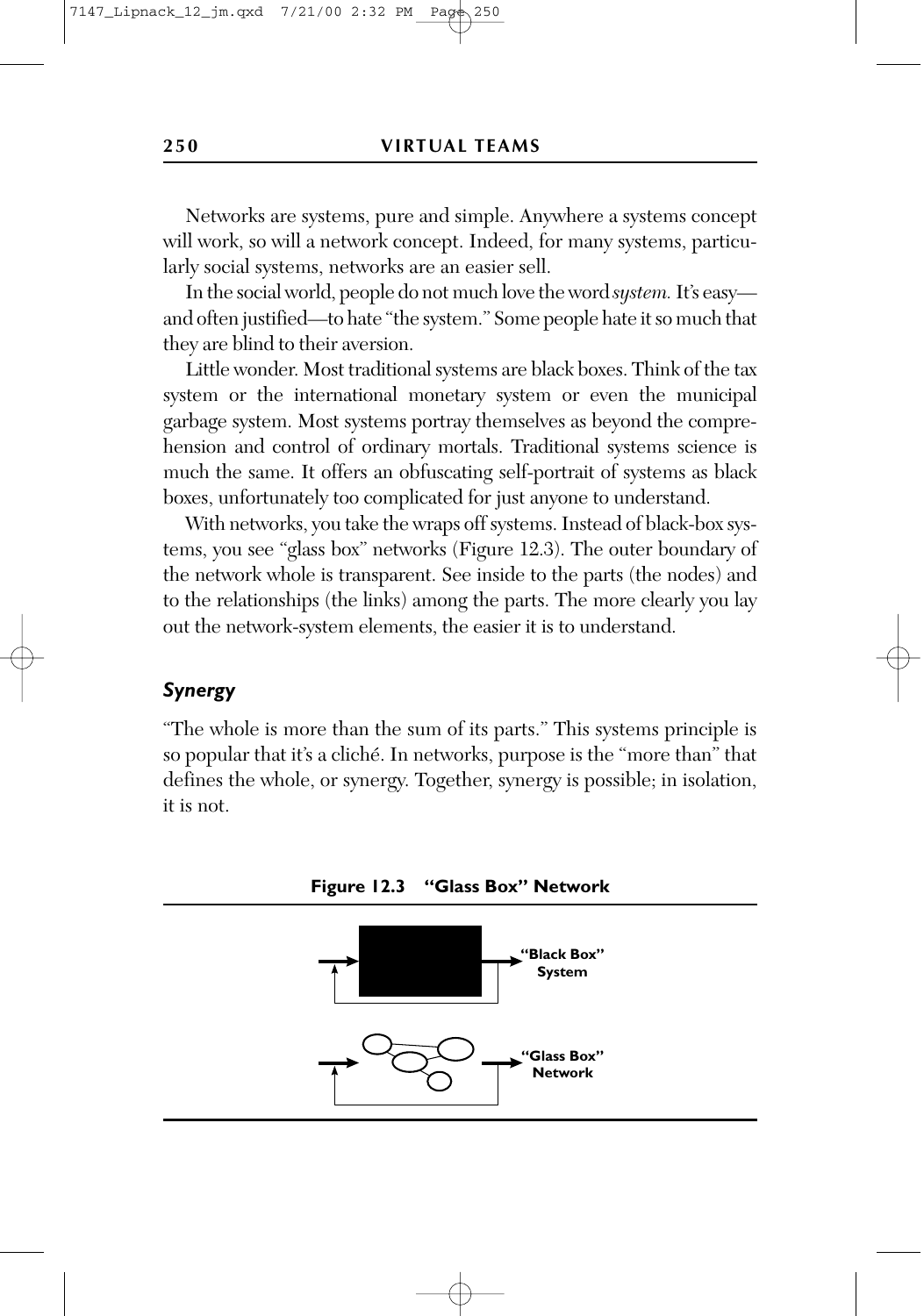*To function, your system—no matter how minimal—has to have some synergy or purpose.*

Purpose relates very practically to how people become legitimized in networks through contribution to the shared purpose. Develop purpose as a resource for your team, just as people develop procedures and policies using law as a resource. Encourage your members to participate in planning and decision making to internalize the purpose for themselves. Externalize the purpose through explicit plans, information access, and by creating symbols—logos, nicknames, acronyms. Instead of controlling one another through one-way orders or endlessly detailed policies, boundary-crossing virtual team members exercise control through their shared process—what we represent in the four-wall virtual team room.

## *Holons*

Each of us is a *whole* person who plays a *part* in families, businesses, and communities. Arthur Koestler, author and systems thinker, coined the word *holon* to stand for this whole/part characteristic of everything.<sup>2</sup> And, as we saw in our parable of the innovators earlier in this chapter, complex boundary-crossing teams *are* systems of systems within systems. Every team is a hierarchy of wholes and parts. Complex team members are themselves systems of systems. The systems principles of segmentation and inclusion apply every time a group splits up into task teams or an alliance jells.

Nothing in groups is as complicated as leadership. One way to simplify complex wholes is to grasp a part that represents the rest. In the search for simple ways to "grasp a group," leaders come in handy. Leaders are people who stand for a group. All organizations have leaders, even self-directed groups, where leadership is assumed from within rather than appointed from without. Networks are rife with leaders.

#### *Relationships*

Relationships are elusive "things." For some people, relationships are real; for others, they are not. Some people literally cannot see relationships,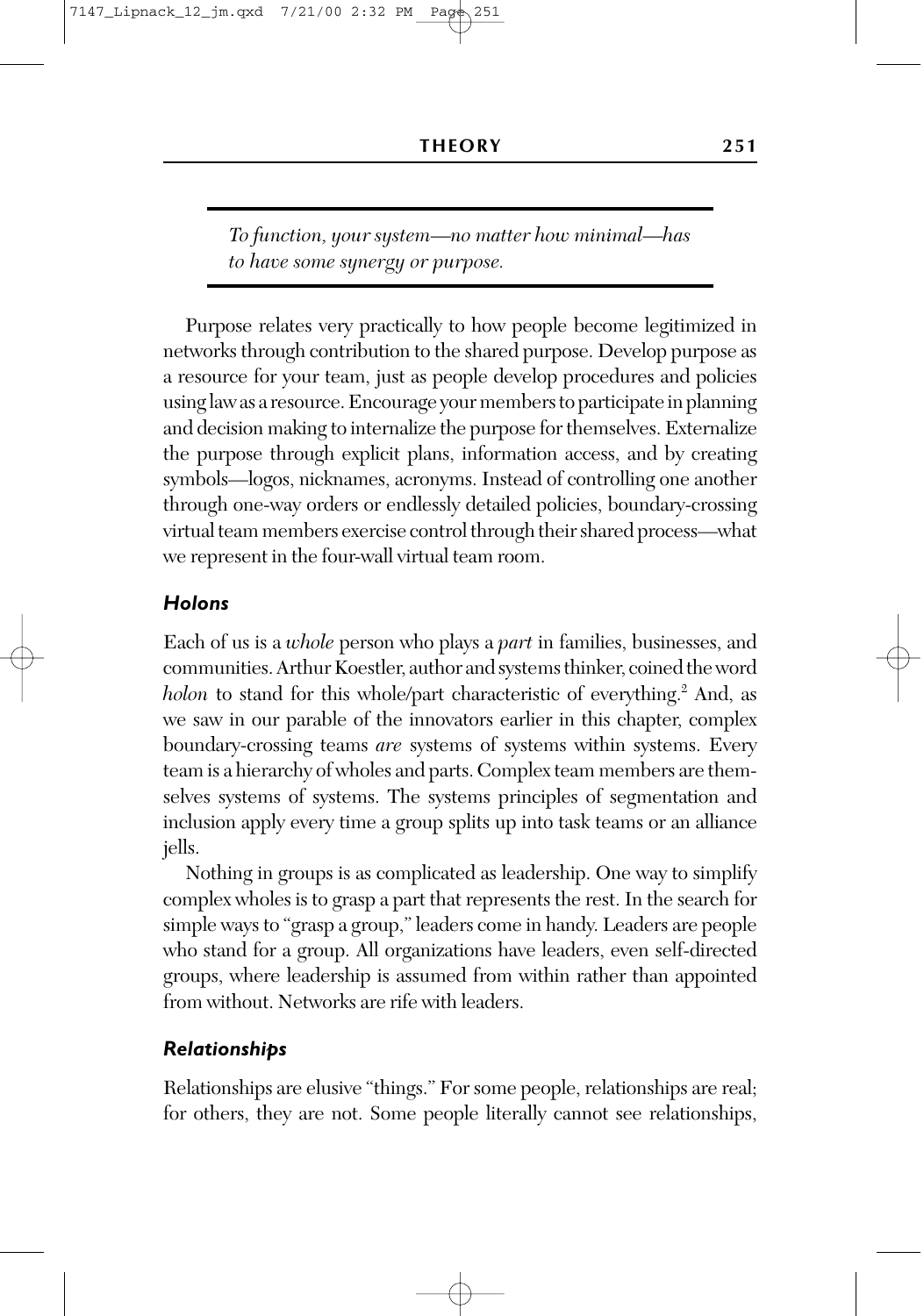even indirectly. These people do well in organizations with rules to govern behavior. They don't fare well in virtual teams and networks, where relationships are at reality's core.

There are so many relationships involved in life and so many different kinds of them everywhere you look. To simplify this vast interconnected mess, traditional organizations have many one-way signs. Hierarchies and bureaucracies take an extremely limited approach to how parts interconnect. Generally speaking, orders and information flow in a minimal number of formal channels. Information flows up and commands flow down. This traffic pattern gives rise to the walls, stovepipes, silos, and other hard-to-penetrate boundaries in organizations.

By contrast, in networks, connections are many rather than few. Information and influence flow both up and down the levels through links, as well as horizontally within levels. What is the situation with your boundarycrossing team? Do information and influence flow along a two-way highway, or are people stopped for going against the traffic?

## *Space-Time*

The underlying framework for virtual time comes from physics and Albert Einstein's famous formulation of space and time as aspects of the same reality. While these dimensions seem so different in the physical world, their interrelationship is much more obvious in the cyber world.

Physical space is concrete and hard, whereas time is ephemeral. Cyberspace is more like time, largely conceptual and soft, albeit still rooted in physical realities of binary switching electronics. In cyber-space-time, more space (memory) generally means less processing time, and more bandwidth space means faster connections and less transmission time.

When place is virtual, time spent with other people is either sametime or asynchronous. On a practical level, it is the cybertime dimension that is most intransigent in the new world of work. Global teams are still bound by the revolution of the earth in 24-hour cycles and natural human sleep patterns. Synchronous time shrinks in global work requiring a correspondent increase in asynchronous capabilities. So we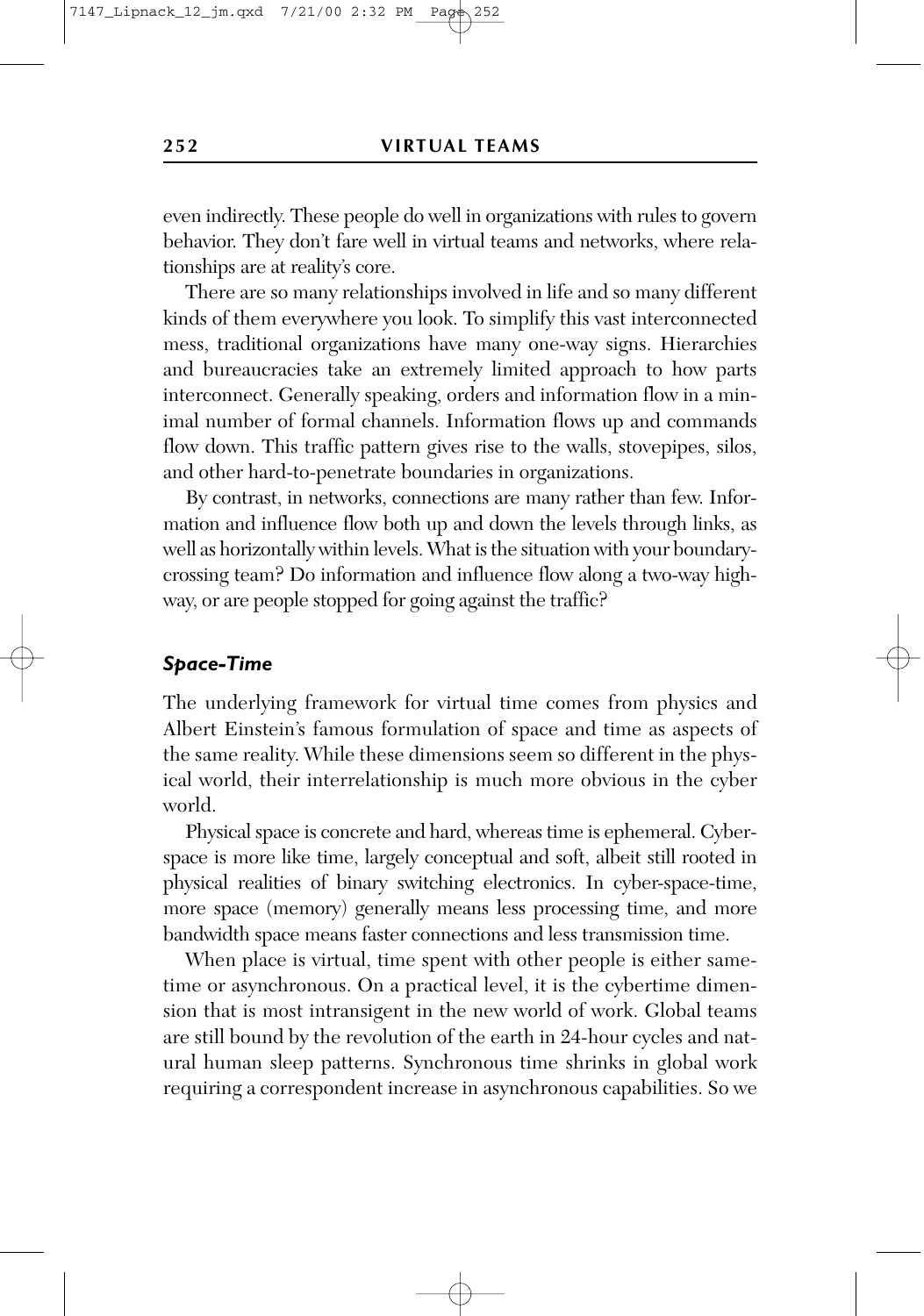create collective online places that accrete information and change over time.

#### *Process*

The generic concept of process derives from a key pattern found in physical, biological, and social systems. The fabled S curve, the logistic growth curve, that we use to represent the change process (see Figure 6.2), appears in the original paper that Ludwig von Bertalanffy wrote establishing the field of general systems.<sup>3</sup> It was his first example of an "isomorphy," a general principle that holds across scientific disciplines. An isomorphy crosses boundaries.

Well understood in a wide variety of scientific disciplines, the S curve offers accumulated knowledge, available to those who want to deepen their understanding of process. Look to the points of turbulence in the "Stressed S" process and use them to your advantage.

# **Smart Teams**

Smart virtual teams share ideas freely and creatively. People think through what they are doing. Brainstorming is one obvious way that a team thinks; planning is another. Every diagram a team makes, every memo written, agenda proposed, and idea exchanged—all of the team's shared interactions—naturally combine into mental (cognitive) models. As people share their mental models and test them in the team's environment, they collectively think up better ones. The better the shared understanding, the stronger the model. Better group models equal greater group intelligence.

All teams share mental models. In most situations, these models are fragmentary and unexpressed. In the conventional, well-structured, colocated team with its ever present boss and proverbial watercooler for informal interaction, it's all but unnecessary to develop a shared mental model. Lacking the traditional cues, virtual teams, by contrast, need new ones to stay aligned.

Virtual teams like those at Sun that follow clear processes, supported by technology that facilitates and captures their work as it unfolds, naturally develop ideas faster. They are smarter.